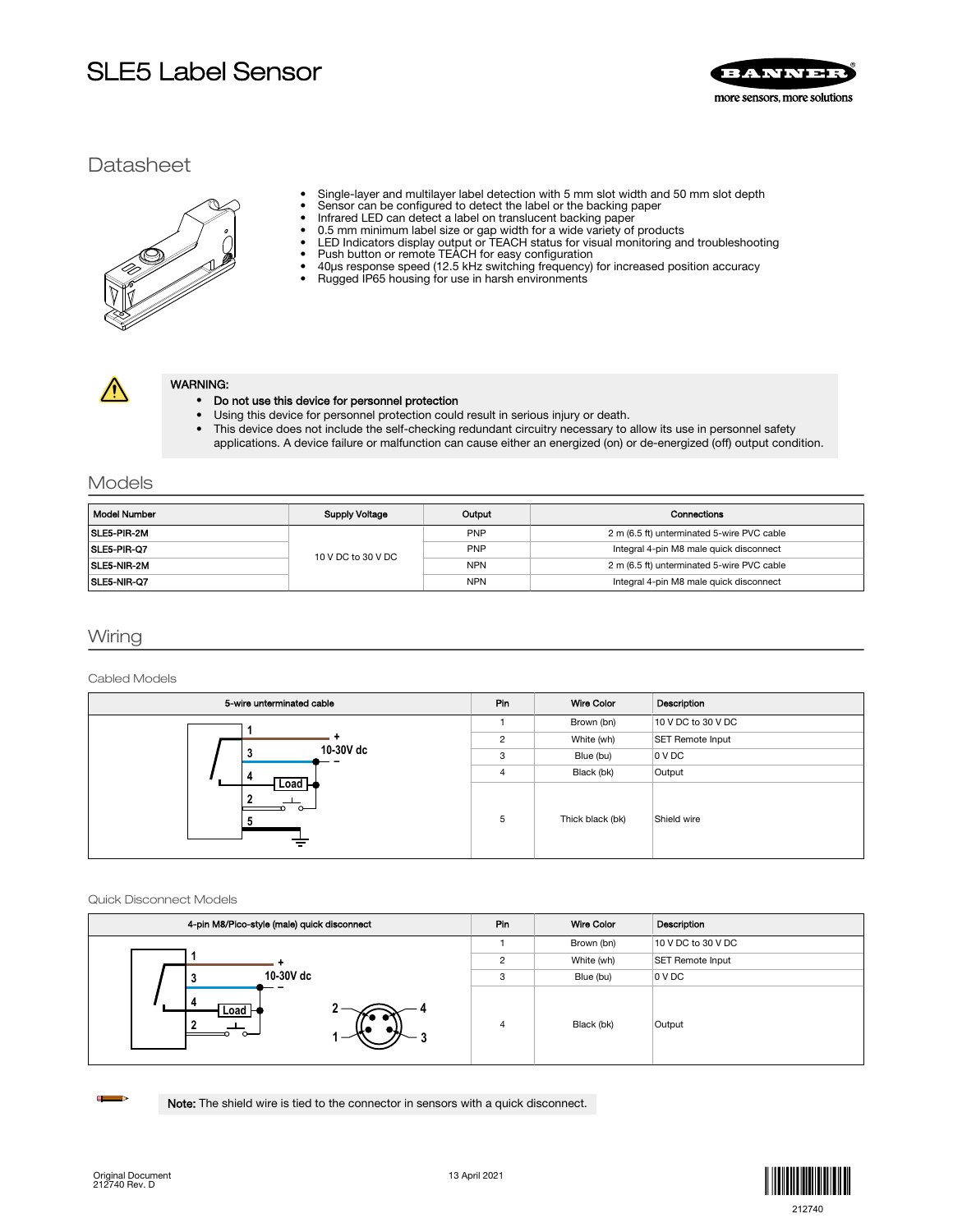## Configuring the Sensor

Use the button or the remote input to set the detection threshold between the backing paper and the label, perform a factory reset, and lock out the button to prevent erroneous changes to the sensor settings.

## Perform a Static TEACH

Follow these steps to manually perform a static TEACH.

- 1. Place the object to detect (the backing paper or the label) into the sensor slot. If necessary, remove one or more labels to help position the labels.
- 2. Press SET for 3 seconds until the amber LED (Out) blinks.
	- When you press SET, if the amber LED is on, it will turn off in 1 second. At this stage, the switching output holds the last valid status before the TEACH procedure began.
- 3. Release SET.
- The sensor acquires the target and the amber LED blinks slowly.
- 4. Place the object to ignore (the backing paper or the label) into the sensor slot.
- 5. Press and release SET.
	- The sensor acquires the target. The green LED blinks three times to indicate the correct TEACH.

If a TEACH procedure was unsuccessful, the green LED blinks quickly. Press and release SET to return to the beginning of the TEACH mode and repeat the process. If the error continues, the label-to-background contrast might be insufficient to obtain a correct TEACH result.

## Perform a Dynamic TEACH

Follow these steps to perform a dynamic TEACH procedure, which can be performed with the machine running.

- 1. Insert the labels into the sensor slot.
- 2. Press SET for 1 second until the green LED (Ready) turns off.
- If the amber LED (Out) is on, it turns off when the green LED turns off.
- 3. Release SET.
- The switching output holds on the last valid status before the TEACH procedure began.
- 4. The green LED blinks slowly, indicating a TEACH procedure is in progress.
- 5. Slide the labels through the sensor, at a maximum speed of 20 m/min (30 cm/s) until at least 3 to 8 labels moves through the sensor.
- 6. Press and release SET to end the TEACH stage.
	- The green LED blinks three times to indicate the correct TEACH.

If a TEACH procedure was unsuccessful, the green LED blinks quickly. Press and release SET to return to the beginning of the TEACH mode and repeat the process. If the error continues, the label-to-background contrast might be insufficient to obtain a correct TEACH result.

#### Perform a Factory Reset

Follow these steps to perform a factory reset of the settings.

- 1. Press SET for 12 seconds until both the green (Ready) and amber (Out) LEDs blink quickly.
- 2. Release SET.
	- The device factory settings are now restored.

## Configure the Sensor for Light (LO) or Dark Operate (DO)

To change the sensor from light operate (LO) to dark operate (DO), follow these steps.

By factory default, the output is active on the backing paper (light operate). The label detection procedure can be performed statically or dynamically.

- 1. Press and hold SET (about 7 seconds) until both the green and amber LEDs blink at the same time.
- 2. Release SET.
	- The output LO/DO state now reversed compared to previous conditions.

### Lock the SET Button

Use the remote wire to prevent the sensor's SET button from being used.

- 1. To lock out the sensor's SET button, connect the remote wire to +VDC and apply power on to the sensor.
- After applying power to the sensor, the SET button is inactive and configuring the sensor can only be done with the remote input wire. 2. To unlock SET button, disconnect the remote wire and cycle power to the sensor.
- 

#### Remote Input

It is possible to perform the same Set check from outside the sensor using the Remote input.

When the Remote input wire is connected to +V DC, the sensor acts the same as if the Set button was pressed. After a SET button lock, the remote input wire can still be used to program the sensor.

#### Installing the Sensor

The SLE5 sensor was designed for dovetail mounting or standard mounting using threaded holes or clearance holes.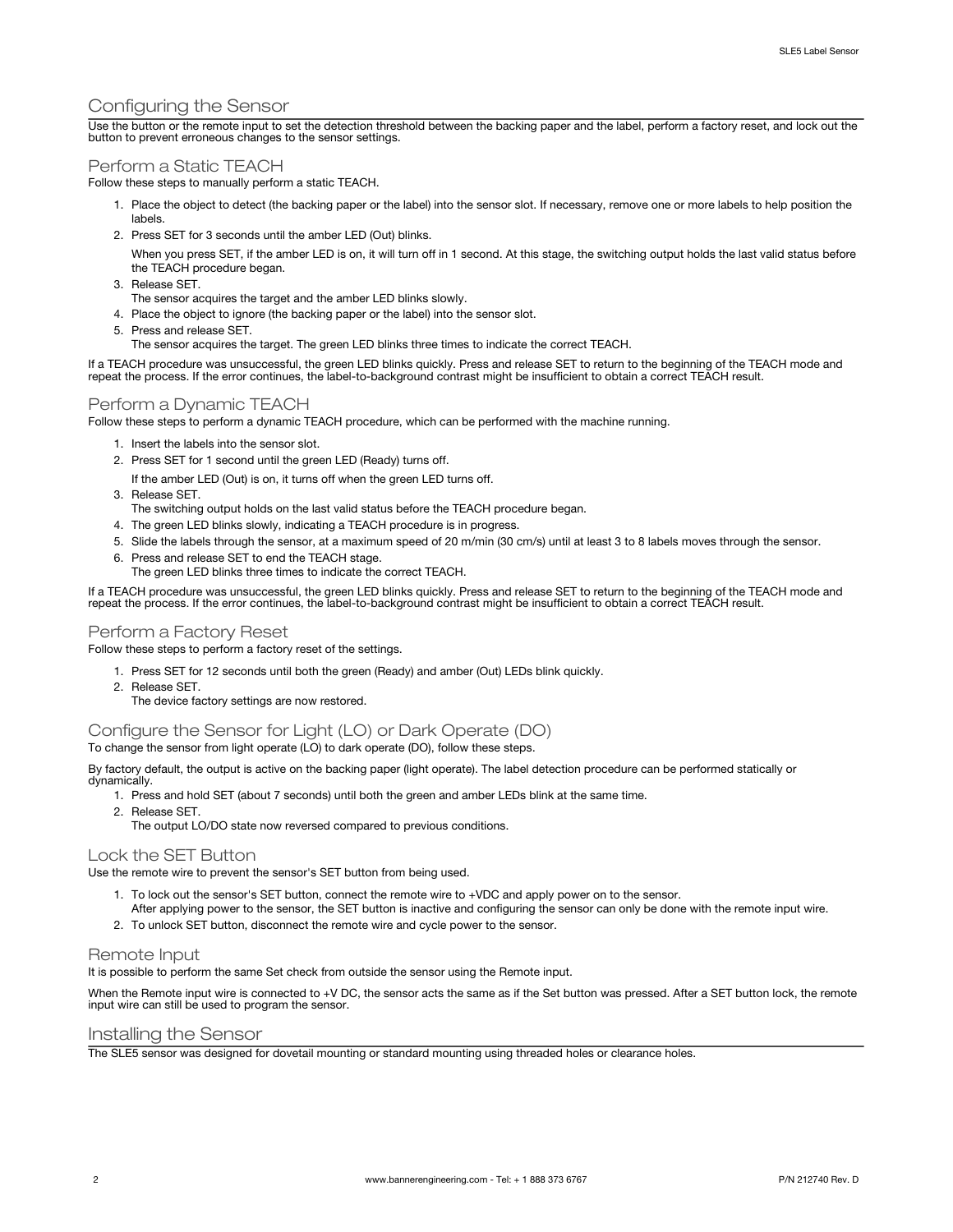

### Dimensions

All measurements are listed in millimeters [inches], unless noted otherwise.

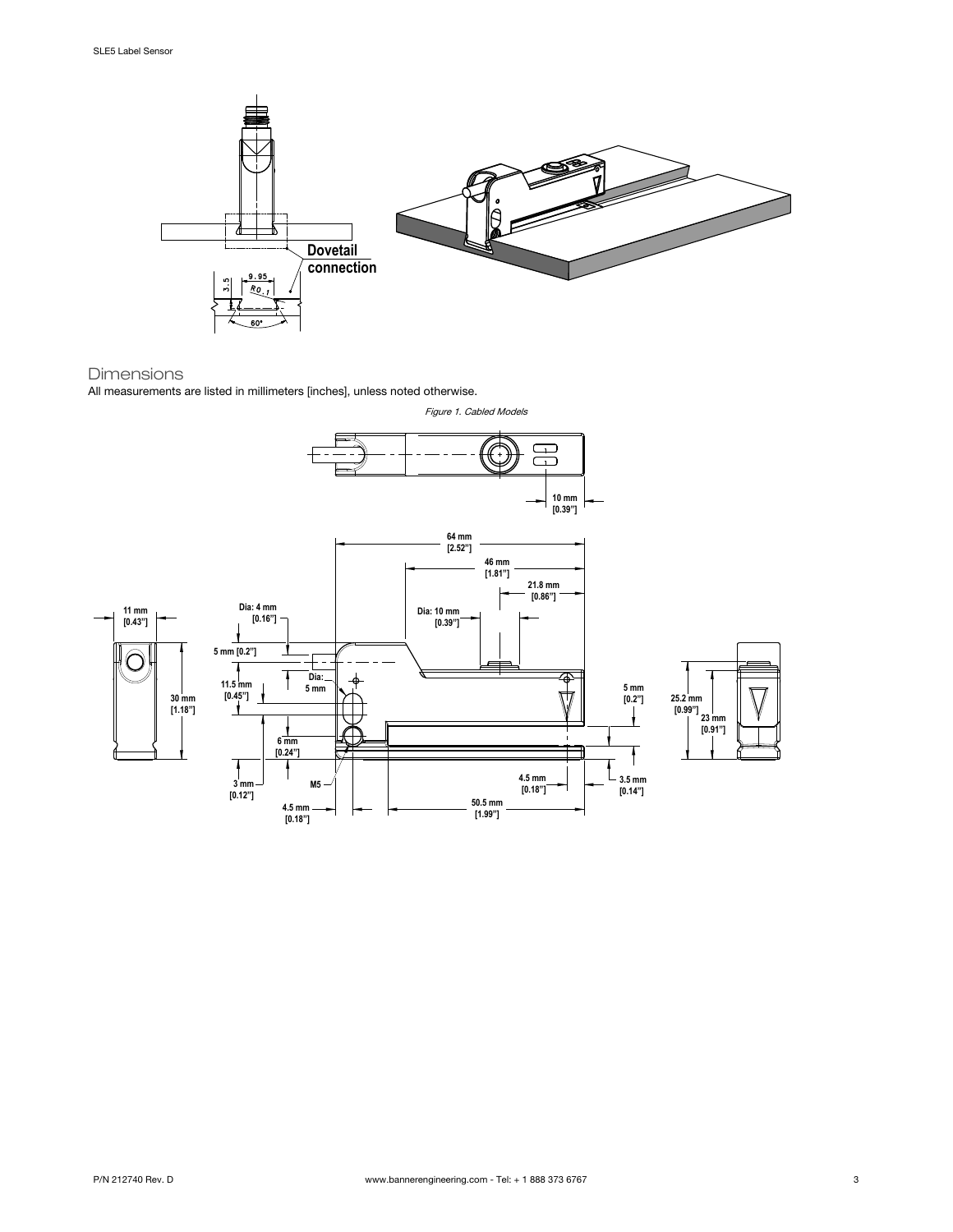Figure 2. Quick Disconnect Models



## Specifications

**Supply Voltage and Current<br>
10 V DC to 30 V DC<br>
Current: 100 mA maximum<br>
Consumption (not including output current): 30 mA maximum<br>
Protected against transient voltages** 

#### Switching Frequency 12 kHz

Output PNP or NPN, depending on the model Protected against continuous overload

## **Response Time**<br>40 µs maximum

## Weights

Cable model: 85 g 4-pin M8/Pico-style model: 46 g

**Indicators**<br>Amber: Output<br>Green: Ready

**Construction**<br>Zinc alloy body; PBT cover

### Accessories

### **Cordsets**

| 4-Pin Threaded M8 Cordsets with Shield |                            |          |                           |                                                       |  |  |
|----------------------------------------|----------------------------|----------|---------------------------|-------------------------------------------------------|--|--|
| Model                                  | Longth                     | Style    | <b>Dimensions</b>         | <b>Pinout (Female)</b>                                |  |  |
| PKG4MS-2                               | $2.04$ m (6.68 ft)         |          |                           |                                                       |  |  |
| PKG4MS-5                               | 5 m (16.4 ft)              |          |                           |                                                       |  |  |
| PKG4MS-9                               | $9.04 \text{ m}$ (29.6 ft) | Straight | $-04.3$<br>M8 x 1<br>Ø9.6 | $=$ Brown<br>$2 =$ White<br>$3 = Blue$<br>$4 = Black$ |  |  |

Light Emissions 850 nm infrared LED Frequency: 50 kHz modulated light

#### Connection

Slot

2 m 5-wire cable or 4-pin M8/Pico-style integrated into the housing, depending on the model

#### Temperature

Width: 5 mm Depth: 50 mm

Operating: –20 °C to +55 °C (–4 °F to +131°F) Storage: –20 °C to +70 °C (–4 °F to +158 °F)

## Environmental Rating IEC IP65

Application Minimum label width and/or space between labels 0.5 mm to 2 mm Conveyor speed during set-up: 20 m/min (300 mm/s) maximum